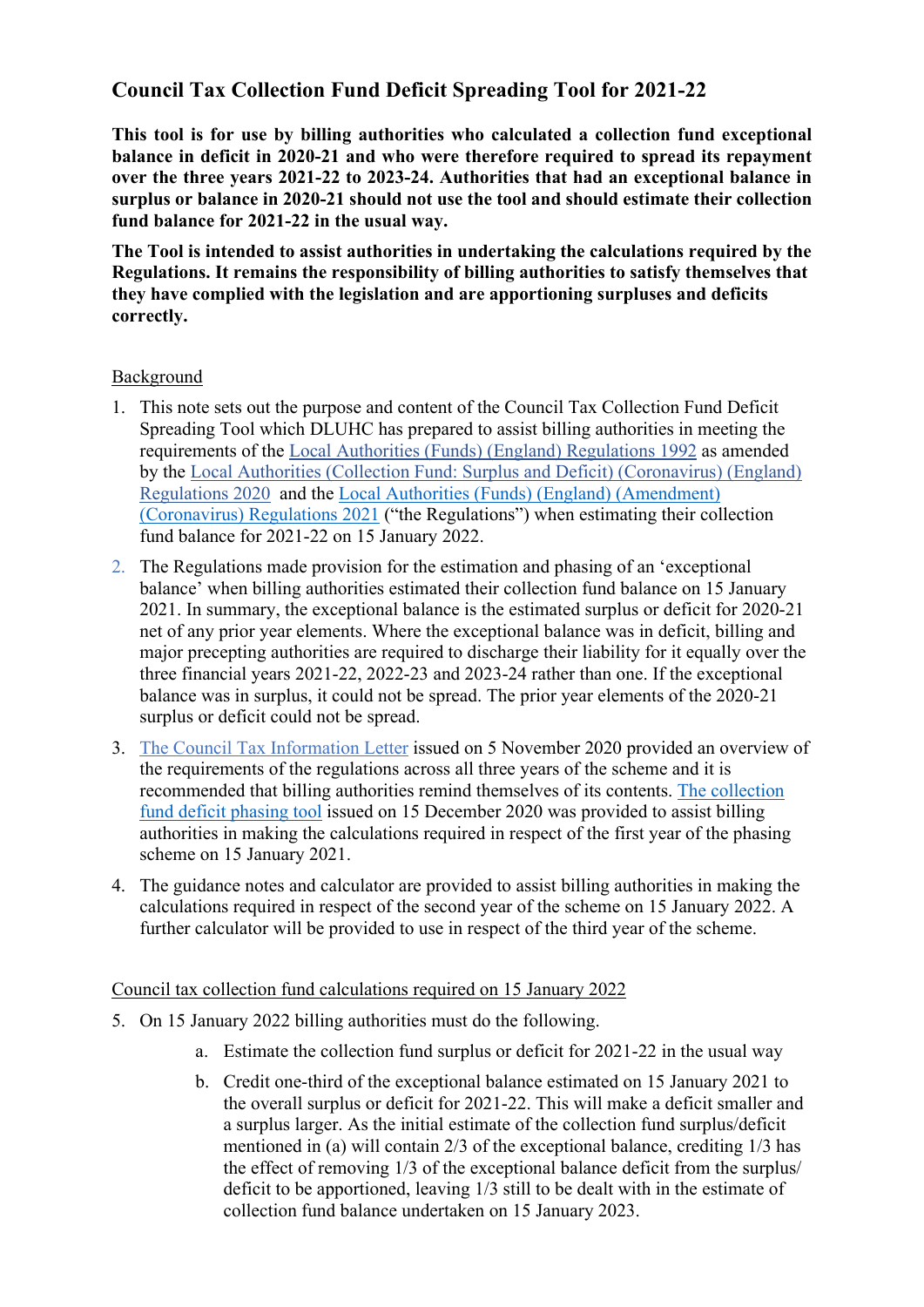- c. Apportion the resulting surplus/ deficit in two separate parts
	- i. 1/3 of exceptional balance; and
	- ii. the remainder of the overall surplus/ deficit estimated for 2021-22.
- d. To effect this separate apportionment, the billing authority must undertake the following steps
	- i. deduct an amount equivalent to 1/3 of the exceptional balance from the overall council tax collection fund surplus/ deficit estimated on 15 January 2021,
	- ii. apportion 1/3 of the exceptional balance according to the billing and major precepting authorities' relative shares of the aggregate council tax requirement for the billing authority's area in 2020-21.
	- iii. apportion the remainder of the overall council tax collection fund surplus/ deficit estimated on 15 January 2022 (including the 2021-21 prior year surplus/ deficit and the 2021-22 in year deficit) according to the billing and major precepting authorities' relative shares of the aggregate council tax requirement for the billing authority's area in 2021-22.
- 6. The Tool is pre-populated with information about the council tax requirements of all billing and major precepting authorities in 2020-21 and 2021-22, and the exceptional balance figures reported to the Department in CTR forms in March 2021. Billing authorities will need to enter information about the estimated council tax collection fund surplus or deficit for 2021-22. The form will then automatically calculate the billing and major precepting authorities' share of the exceptional balance from 2020-21 and their share of the remainder of the overall collection fund balance calculated on 15 January 2022.
- 7. Annex A summarises the purpose of each line of the Tool, as well as the calculation and meaning of each of the amounts displayed. Should you have any queries about this tool, please contact the Department at council.tax $@$ communities.gov.uk

**Local Taxation Division DLUHC**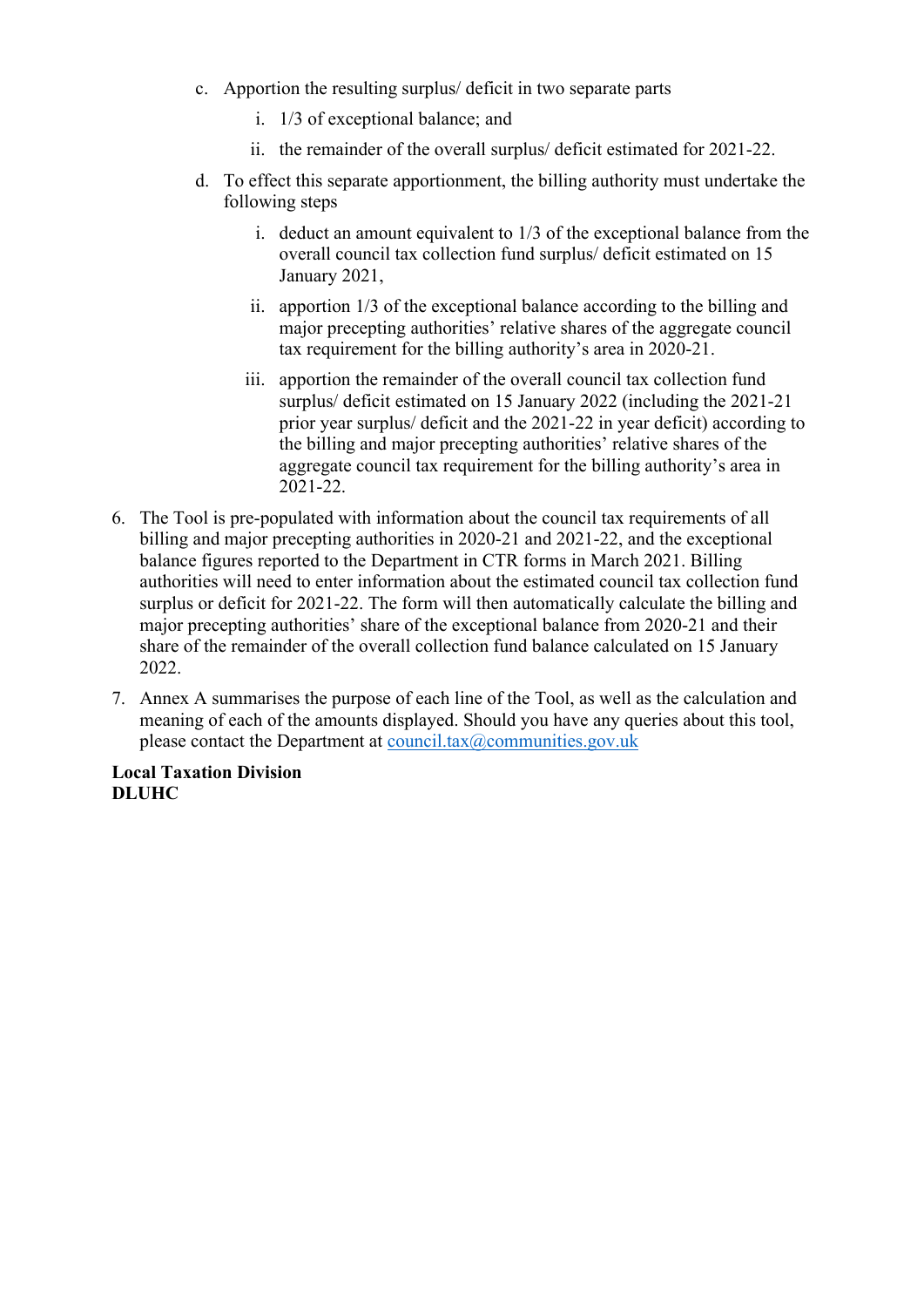## **Annex A**

**Line by line overview of the council tax collection fund deficit spreading tool for 2021- 22.**

### **Key**

Data prepopulated by DLUHC is highlighted in blue. This information can be overwritten if any figure was incorrectly entered on the CTR 1 form.

Data which will need to be inserted by billing authorities is highlighted in yellow.

Data which will be automatically generated by formulas embedded in the form is highlighted in green.

All figures are to be entered as positive amounts unless otherwise stated.

References to "the Regulations" are to the [Local Authorities \(Funds\) \(England\) Regulations](https://www.legislation.gov.uk/uksi/1992/2428/contents/made)  [1992](https://www.legislation.gov.uk/uksi/1992/2428/contents/made) as amended by the [Local Authorities \(Collection Fund: Surplus and Deficit\)](https://www.legislation.gov.uk/uksi/2020/1202/contents/made)  [\(Coronavirus\) \(England\) Regulations 2020](https://www.legislation.gov.uk/uksi/2020/1202/contents/made) and the [Local Authorities \(Funds\) \(England\)](https://www.legislation.gov.uk/uksi/2021/1343)  [\(Amendment\) \(Coronavirus\) Regulations 2021](https://www.legislation.gov.uk/uksi/2021/1343) unless otherwise stated.

### **Section A – Amount of exceptional balance to be repaid in 2022-23**

Line 1

Billing authority name (please select from the dropdown) =  $\bf{X}$ 

### Line 2

*Column 1*

The exceptional balance estimated on 15 January 2021 =  $\frac{\text{Amount A}}{\text{Amount A}}$  (Expressed as a negative amount). [This was the amount reported on the 2021-22 CTR1 form. Authorities may overwrite this if they reported an incorrect figure on CTR 1 2021-22.

NB North Northamptonshire Council and West Northamptonshire should use the exceptional balance figures they reported to DLUHC in the 2021-22 CTR form. It is in subsequent lines of the calculator – where the exceptional balance is apportioned - that they will each have to use figures recently specified in paragraphs 8 and 9 of Schedule 2 of the [Local Authorities](https://www.legislation.gov.uk/uksi/2021/1343)  [\(Funds\) \(England\) Regulations 1992.](https://www.legislation.gov.uk/uksi/2021/1343)

### *Column 2*

Amount of exceptional balance to be repaid in 2022-23 [Amount A/3] = **Amount B** (expressed as a negative amount)

NB this figure is needed to calculate the apportionment in lines 13-16 below,

### *Column 3*

Remaining exceptional balance to carry forward to be repaid in 2023-34 [Amount  $A/3$ ] = **Amount C** (expressed as a negative amount)

[NB Billing authorities will carry over this amount in an adjustment account, reflect it in their audited accounts for 2022-23, and it will form part of the opening balance when they make their estimate of collection fund balance on 15 January 2023]

### **Section B – Estimate of collection fund surplus or deficit for 2021-22 on 15 January 2022.**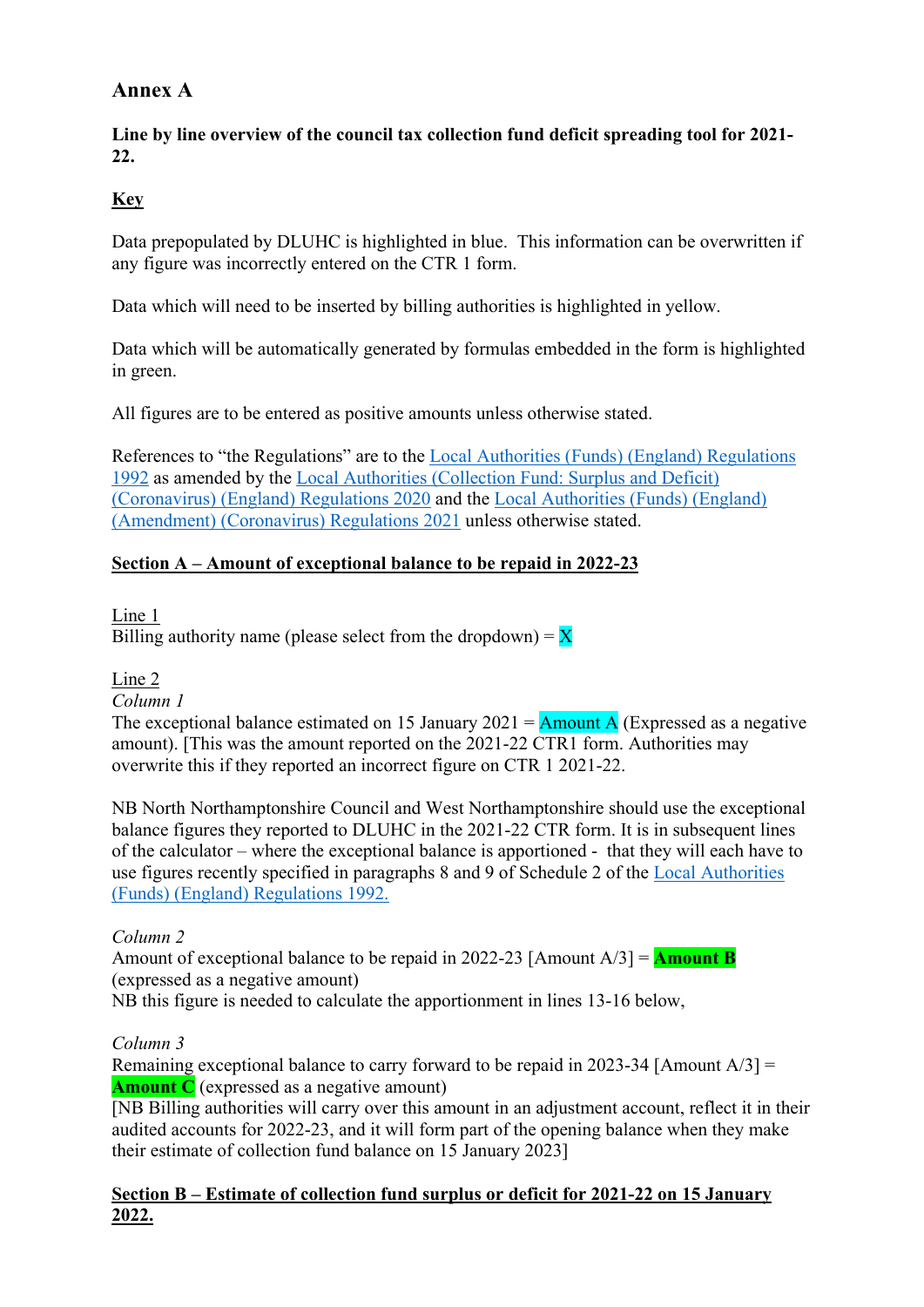### Line 5

Any opening collection fund surplus for 2021-22. Any amount entered here should reflect the remaining 2/3rds of the exceptional balance estimated on 15 January 2021, which was carried forward to 2021-22. Enter zero if the amount was a deficit or zero = **Amount D**

This is the amount specified at para 2(3)(a) of schedule 2 of the Regulations.

## Line 6

The sum of the billing authority's estimates of the amounts credited or to be credited, in accordance with proper practices, to its collection fund income and expenditure account for 2021-22. Enter zero if no payments were made in respect of a deficit = **Amount E**

This is the sum of the amounts specified at para 2(3)(b) of schedule 2 of the Regulations.

### Line 7

The sum of the billing authority's estimates of any other amounts, relating to council tax, credited or to be credited, in accordance with proper practices, to its collection fund income and expenditure account for 2021-22, including prior year adjustments and amounts credited or to be credited relating to reductions in provision previously made for non-collection of council tax  $=$  **Amount F** 

This is the sum of the amounts specified at para 2(3)(c) of schedule 2 of the Regulations.

## Line 8

A credit of one third of the exceptional balance (expressed as a positive amount). Applying this credit defers repayment of one third of the exceptional balance until 2023-24 = **Amount C**

This credit is required by para 2(8) of schedule 2 of the Regulations.

### Line 9

Any opening collection fund deficit for 2021-22. This amount will include the remaining 2/3rds of the exceptional balance estimated on 15 January 2021, which was carried forward to 2021-22. Enter zero if the amount was a surplus or zero = **Amount G**

This is the amount specified at para 2(4)(a) of schedule 2 of the Regulations.

### Line 10

The sum of the billing authority's estimates of the amounts charged or to be charged, in accordance with proper practices, to its collection fund income and expenditure account for the preceding financial year = **Amount H**

This is the sum of the amounts specified at para 2(4)(b) of schedule 2 of the Regulations:

precepts payable to relevant major precepting authorities under regulation 3 [disregarding any variation to any payment or instalment of a payment relating to a precept as agreed between the billing authority and the major precepting authority under paragraph 6(3)(b) of Schedule 1A to the 1992 Act],

(ii) transfers to the billing authority's general fund under section 97(1) of the 1988 Act,

(iii) transfers to that authority's general fund under section 97(3) of the 1988 Act and any payments to relevant major precepting authorities under regulation 3 in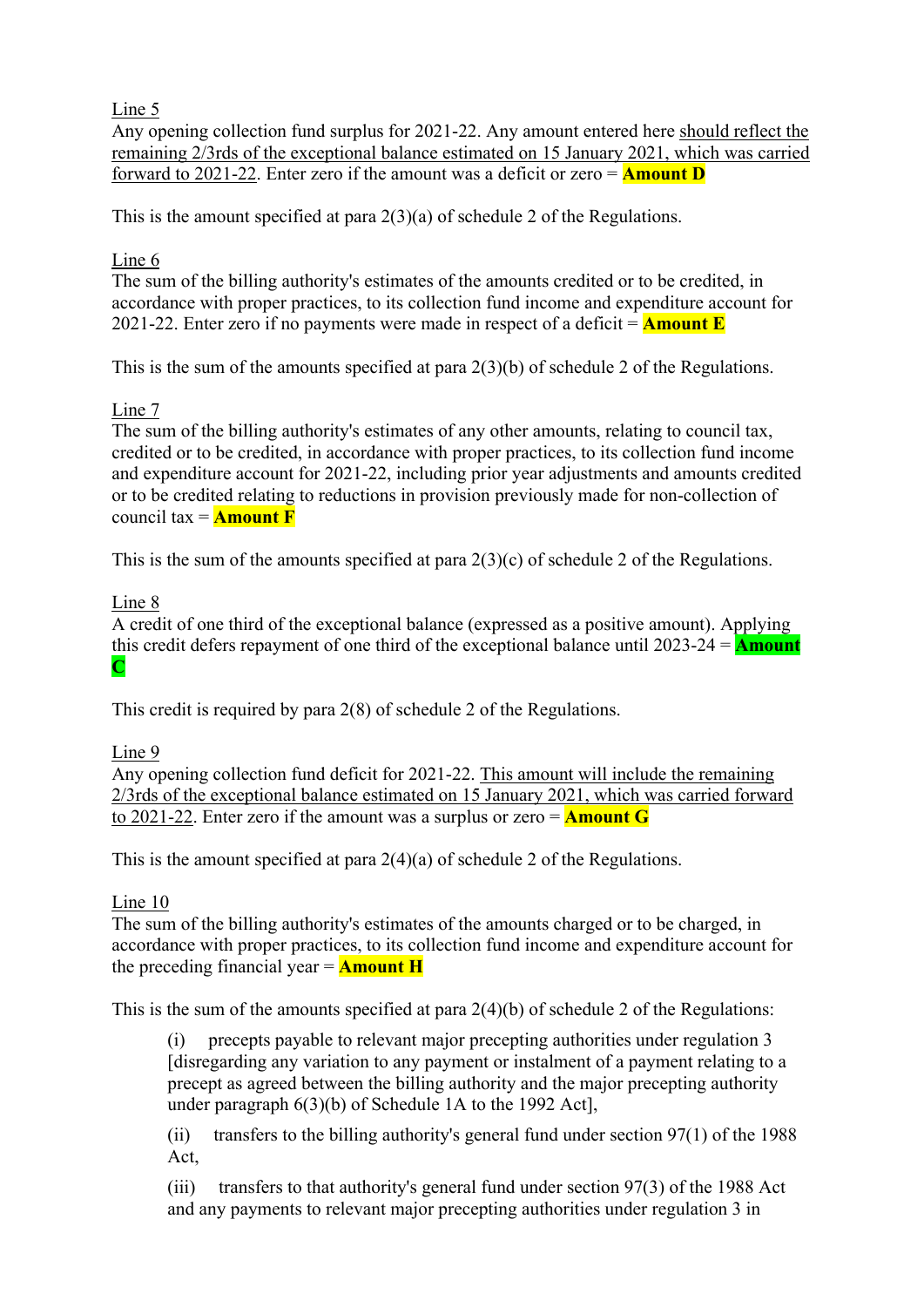respect of an estimated surplus in the billing authority's collection fund for the relevant prior year, and

(iv) payments in respect of boundary changes made by that authority to any other billing authority pursuant to an agreement or award made under section 68 of the Local Government Act 1972 which the Secretary of State specifies under section 90(2) of the 1988 Act are to be met from that authority's collection fund.

### Line 11

The sum of the billing authority's estimates of any other amounts relating to council tax, charged or to be charged, in accordance with proper practices, to its collection fund income and expenditure account for 2021-22, including prior year adjustments in respect of council tax and amounts charged or to be charged in respect of provision for non-collection of council tax = **Amount I**

This is the sum of the amounts specified at para 2(4)(c) of schedule 2 of the Regulations.

#### **NB The form will prompt you to review the figures you have inputted if one of lines 5 and 9 does not contain a zero.**

Line 12

Total estimated collection fund balance for 2021-22 [Amount D+E+F+C-G-H-I] = **Amount J**

This is the calculation set out at paragraph 2(2) of Schedule 2 of the Regulations.

### **Section C – Apportionment of one-third of the exceptional balance for repayment in 2022- 23**

In order to apportion the estimated overall collection fund balance for 2021-22, the regulations require the billing authority to strip out the 1/3 of the exceptional balance to be repaid in 2022-23 and allocate this on the basis of the billing and major precepting authorities' relative shares of the aggregate area council tax requirement for 2020-21.

The remainder of the collection fund balance estimated on 15 January 2022 should be apportioned on the basis of the billing and major precepting authorities' relative shares of the aggregate area council tax requirement for 2021-22.

Line 13

### *Column 1*

Billing authority's Council Tax Requirement for 2020-21 (including parish precepts), as reported on CTR1 forms = **Amount K**

• For the Isle of Wight Council, Amount K should be prepopulated with the reported council tax requirement for 2020-21 minus £3,347,939.09 which 'transferred' to the new Hampshire and Isle of Wight FRA. This reflects local agreement about responsibility for collection fund surpluses and deficits, and the requirements of paragraph 6(14)(b) of [Schedule 2 of the Local Authorities \(Funds\) \(England\)](https://www.legislation.gov.uk/uksi/2020/1202/regulation/2/made)  [Regulations 1992](https://www.legislation.gov.uk/uksi/2020/1202/regulation/2/made)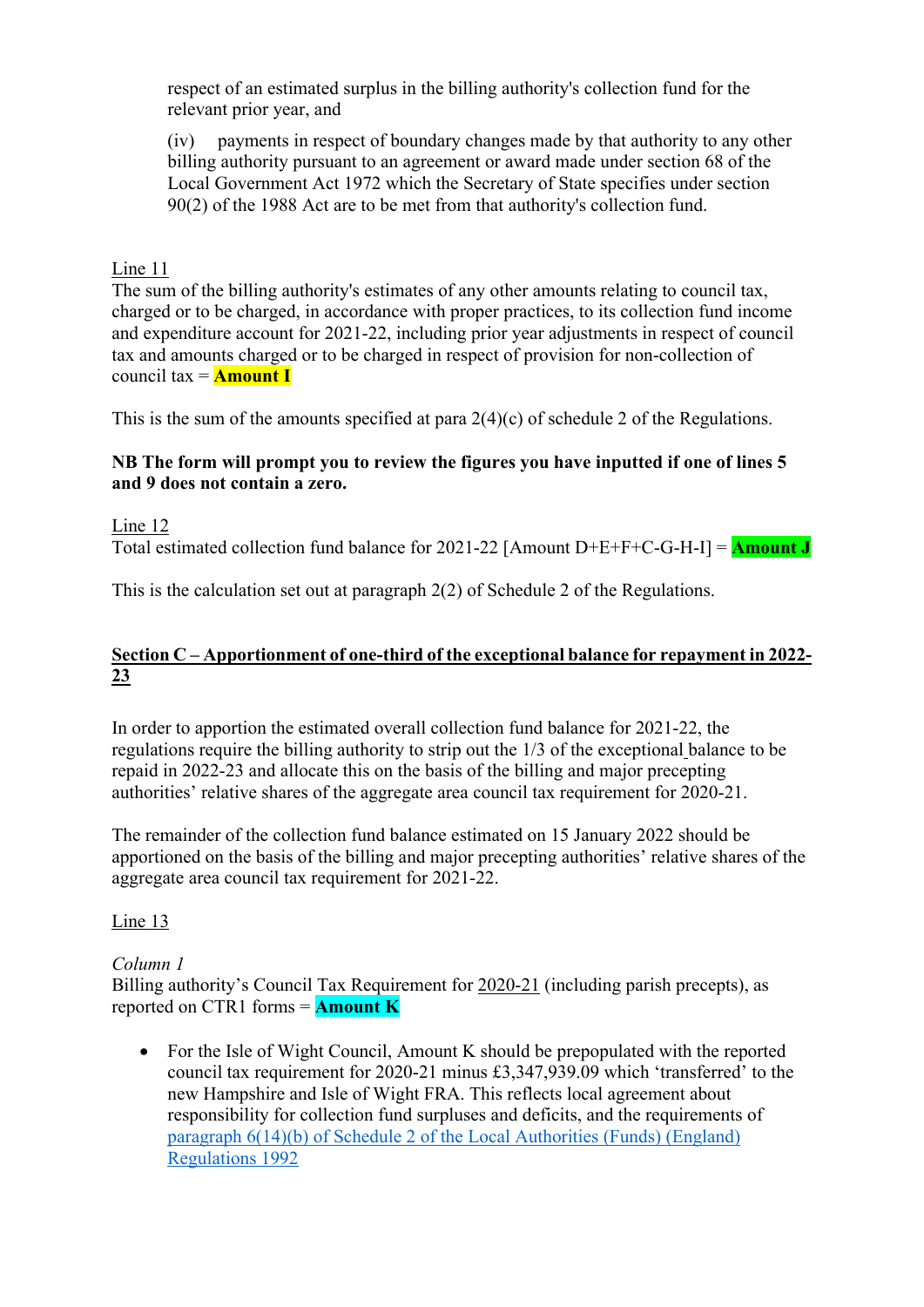- For North Northamptonshire Council amount K should be prepopulated with £167,399,699, which is specified in paragraph  $7(8)(a)$  of the Local Authorities [\(Funds\) \(England\) Regulations 1992](https://www.legislation.gov.uk/uksi/2021/1343/regulation/2/made)
- For West Northamptonshire Council amount K should be prepopulated with £214,621,716 which is specified in paragraph 7(9)(a) of the Local Authorities [\(Funds\) \(England\) Regulations 1992](https://www.legislation.gov.uk/uksi/2021/1343/regulation/2/made)

### *Columns 2-5*

Each major precepting authority's 2020-21 precept for the billing authority's area, as reported on the billing authority CTR1 form = **Amounts K1, K2, K3, K4** 

- The new Hampshire and Isle of Wight FRA, which assumed the fire functions of the Isle of Wight Council from 1 April 2021, should be treated as a major precepting authority of Isle of Wight Council which issued a precept of £3,347,939.09 for 2020- 21. This reflects local agreement about responsibility for collection fund surpluses and deficits, and the requirements of paragraph 6(14)(a) of [Schedule 2 of the Local](https://www.legislation.gov.uk/uksi/2020/1202/regulation/2/made)  [Authorities \(Funds\) \(England\) Regulations 1992.](https://www.legislation.gov.uk/uksi/2020/1202/regulation/2/made)
- Northamptonshire County Council issued a precept in 2020-21 but following unitarisation of local government in the county on 1 April 2021, responsibility for its share of the collection fund balances for 2020-21 has passed to North Northamptonshire Council and West Northamptonshire Council. As such no precept for Northamptonshire County Council should be shown in columns 2-5.
- Para  $7(10)$  of Schedule 2 of the regulations requires the precept issued by the West Yorkshire Police and Crime Commissioner for 2020-21 to be treated as if it was issued by the Mayor for the West Yorkshire Combined Authority in respect of the Mayor's police and crime commissioner functions. The Mayor assumed these police functions on 10 May 2021.

### Line 14

### *Column 1*

Billing authority's share of the exceptional balance to be repaid in 2022-23 [Amount B  $*$ (Amount K/(Amount K + The sum of Amounts K1, K2, K3, K4))] =  $\Delta$ **mount L** (expressed as a negative amount)

### *Columns 2-5*

Each major precepting authority's share of the exceptional balance to be repaid in 2022-23 prior to any adjustments to reflect variations of instalments [Amount B \* (K1 or K2 or K3 or K4/(Amount K + The sum of K1, K2, K3, K4)] =  $A$ **mounts L1a, L2a, L3a, L4a** (expressed as a negative amount)

These are the calculations required by paras 7(3) to 7(6) of Schedule 2 of the regulations.

### Line 15

### *Columns 2-5*

Further changes to precepting authorities' shares of the exceptional balance to reflect any variation to any payment or instalment of a payment relating to a precept as agreed between the billing authority and that major precepting authority for the year beginning on 1st April 2020 (expressed as a negative amount if it concerns a deficit) =  $\Delta$ mounts L1b, L2b, L3b, L4b

This line deals with item R in paragraph 7(5) of Schedule 2 of the regulations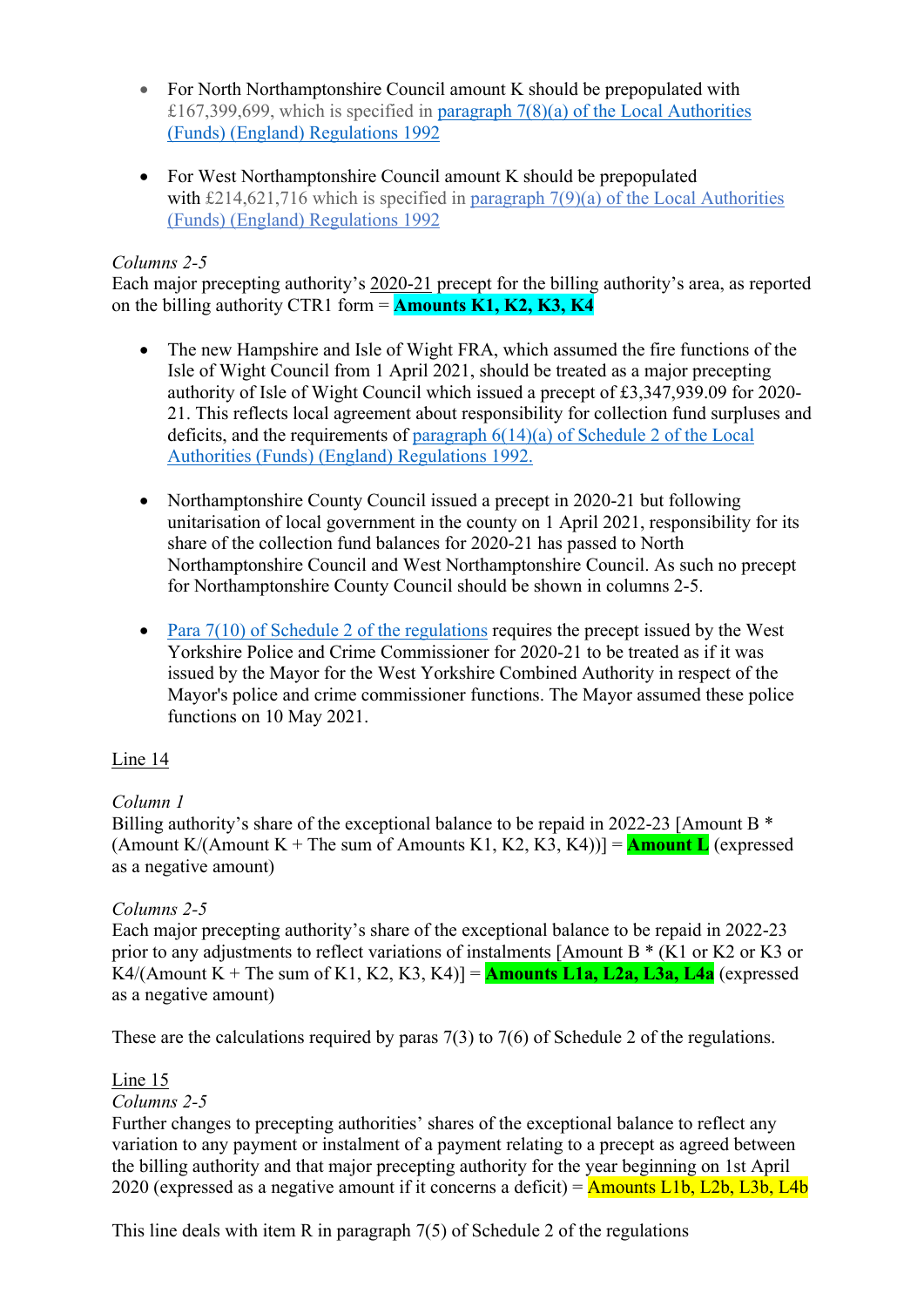Line 16

*Columns 2-5*

Each major precepting authority's share of the exceptional balance to be repaid in 2022-23  $[L1a+L1b; L2a+L2b; L3a+L3b; L4a+L4b] =$  Amounts M1, M2, M3, M4 (This will be a negative amount unless line 15 has incorporated a large surplus-related variation of an instalment)

### **Section D – Apportionment of the remainder of the 2021-22 collection fund balance for repayment in 2022-23**

### Line 17

Subtract one third of the exceptional balance from the total surplus/ deficit estimated for 2021-22 on 15 January 2022 [Amount J (expressed as a negative amount if a deficit)-Amount B (expressed as a negative amount)] =  $\frac{\text{Amount N}}{\text{(}}$  ("The adjusted balance") (shown as a negative amount if a deficit)

This is the calculation required by para  $7(2)(a)$  & (b) of Schedule 2 of the regulations.

This amount needs to be apportioned between the billing authority and its major preceptors according to their relative shares of the aggregate council tax requirement for the billing authority's area in 2021-22.

### Line 18

*Column 1* Billing authority's Council Tax Requirement for 2021-22 (including parish precepts), as reported on CTR1 forms = **Amount O**

### *Columns 2-5*

Each major precepting authority's 2021-22 precept for the billing authority's area, as reported on the billing authority CTR1 form = **Amounts P1, P2, P3, P4** 

### Line 19

*Column 1* 

Billing authority's share of the adjusted balance to be repaid in 2022-23 [Amount N  $*$ (Amount  $O/(Amount O + The sum of Amounts P1, P2, P3, P4))$ ] = **Amount Q** 

### *Columns 2-5*

Each major precepting authority's share of the adjusted balance to be repaid in 2022-23 prior to any adjustments to reflect variations of instalments [Amount N \* (P1 or P2 or P3 or P4/(Amount  $O +$  The sum of P1, P2, P3, P4)] = **Amounts Q1a, Q2a, Q3a, Q4a** 

These calculations reflect the requirements of paras 6(2) to 6(4) and 7(2) of Schedule 2 of the regulations.

### Line 20

*Columns 2-5*

Further changes to precepting authorities' shares of the adjusted balance to reflect any variation to any payment or instalment of a payment relating to a precept as agreed between the billing authority and that major precepting authority for the year beginning on 1st April